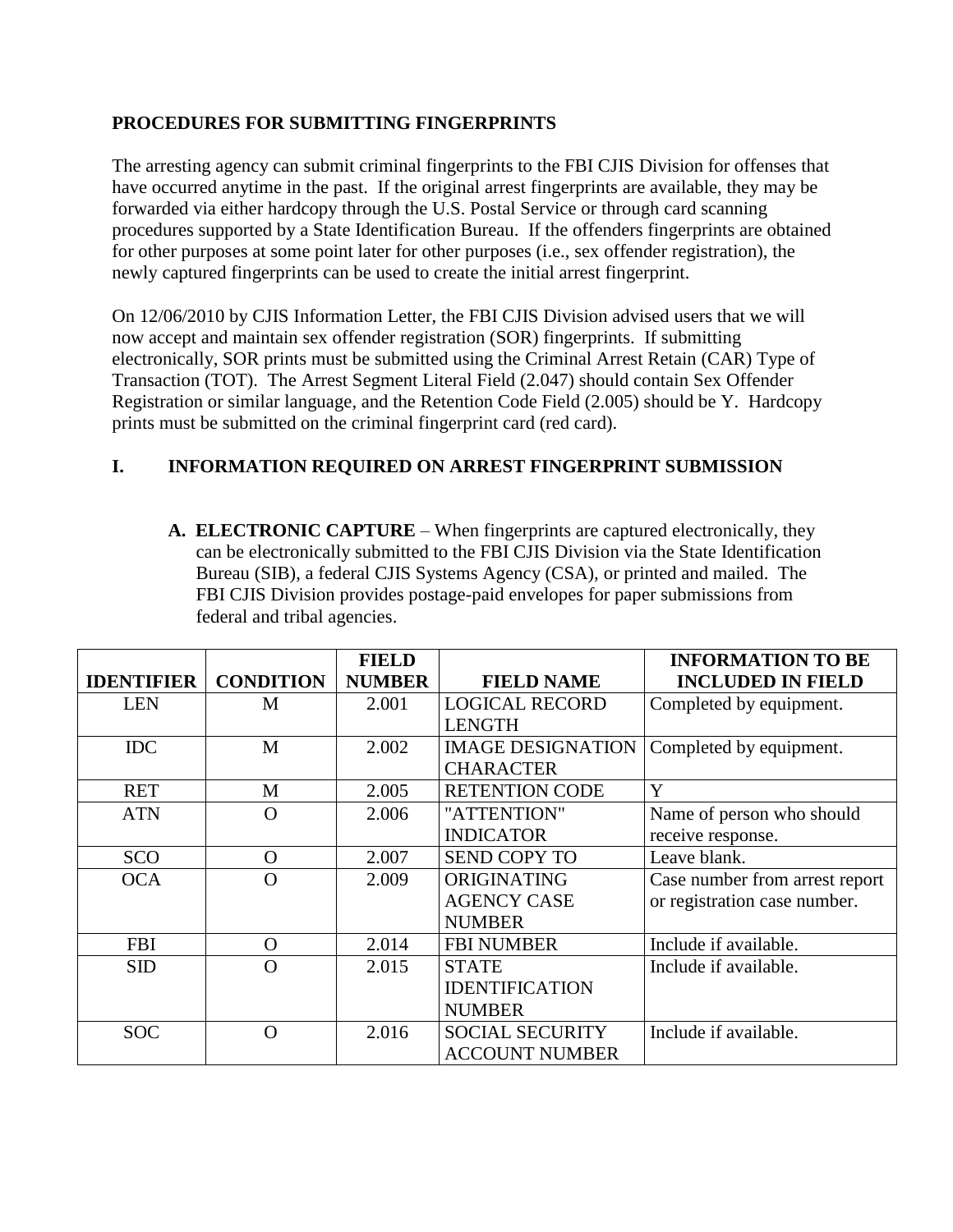| <b>NAM</b><br>$\mathbf{M}$<br>2.018<br>Surname, followed by a<br><b>NAME</b><br>comma, followed by given<br>names.<br><b>AKA</b><br>Include if available (same<br>2.019<br><b>ALIASES</b><br>$\overline{O}$<br>format as NAM).<br>POB<br>2.020<br>PLACE OF BIRTH<br>$\mathbf{M}$<br>State, Territory, Canadian<br>Province, Country, or Native<br>American Indian Tribe where<br>born.<br><b>CTZ</b><br><b>COUNTRY OF</b><br><b>Country or Native American</b><br>2.021<br>$\overline{O}$<br>Indian Tribe of citizenship.<br><b>CITIZENSHIP</b><br><b>DOB</b><br>2.022<br><b>DATE OF BIRTH</b><br>M<br><b>SEX</b><br>M<br>2.024<br><b>SEX</b><br><b>RAC</b><br>2.025<br>$\mathbf{M}$<br><b>RACE</b><br>Include if available.<br><b>SMT</b><br>$\mathbf O$<br>SCARS, MARKS, AND<br>2.026<br><b>TATTOOS</b><br><b>HGT</b><br>2.027<br><b>HEIGHT</b><br>M<br><b>WGT</b><br>M<br>2.029<br><b>WEIGHT</b><br><b>EYE</b><br>2.031<br><b>COLOR EYES</b><br>M<br><b>HAI</b><br>$\mathbf{M}$<br>2.032<br><b>HAIR COLOR</b><br>$Y = if$ palm prints of subject are<br><b>PPA</b><br>$\mathbf{O}$<br>2.035<br>"PALM PRINTS<br><b>AVAILABLE"</b><br>available. Leave blank if not.<br><b>INDICATOR</b><br>$Y = if photograph of subject is$<br><b>PHT</b><br>2.036<br>"PHOTO AVAILABLE"<br>$\mathbf{O}$<br>available. Leave blank if not.<br><b>INDICATOR</b><br><b>EAD</b><br>2.039<br>$\mathbf O$<br>Include if available.<br><b>EMPLOYER AND</b><br><b>ADDRESS</b><br><b>OCP</b><br>2.040<br>Include if available.<br><b>OCCUPATION</b><br>$\mathbf O$<br><b>RES</b><br>$\mathbf O$<br><b>RESIDENCE OF</b><br>2.041<br>Include if available.<br><b>PERSON</b><br><b>FINGERPRINTED</b><br><b>DOA</b><br>2.045<br>M<br><b>DATE OF ARREST</b><br>If DOA not available, use date<br>of conviction. For SOR prints,<br>DOA should be date of<br>registration.<br>Title of criminal offense or<br><b>ASL</b><br>2.047<br><b>ARREST SEGMENT</b><br>M<br><b>SEX OFFENDER</b><br><b>LITERAL</b><br><b>REGISTRATION</b><br>Date of the criminal offense.<br>DATE OF OFFENSE<br>$\overline{O}$<br>(DOO)<br><b>CSL</b><br>2.051<br><b>COURT SEGMENT</b><br>$\overline{O}$ | <b>MNU</b> | $\overline{O}$ | 2.017 | <b>MISCELLANEOUS</b><br><b>IDENTIFICATION</b><br><b>NUMBER</b> | Include if available. |
|-----------------------------------------------------------------------------------------------------------------------------------------------------------------------------------------------------------------------------------------------------------------------------------------------------------------------------------------------------------------------------------------------------------------------------------------------------------------------------------------------------------------------------------------------------------------------------------------------------------------------------------------------------------------------------------------------------------------------------------------------------------------------------------------------------------------------------------------------------------------------------------------------------------------------------------------------------------------------------------------------------------------------------------------------------------------------------------------------------------------------------------------------------------------------------------------------------------------------------------------------------------------------------------------------------------------------------------------------------------------------------------------------------------------------------------------------------------------------------------------------------------------------------------------------------------------------------------------------------------------------------------------------------------------------------------------------------------------------------------------------------------------------------------------------------------------------------------------------------------------------------------------------------------------------------------------------------------------------------------------------------------------------------------------------------------------------------------------------------------------------------------------------------|------------|----------------|-------|----------------------------------------------------------------|-----------------------|
|                                                                                                                                                                                                                                                                                                                                                                                                                                                                                                                                                                                                                                                                                                                                                                                                                                                                                                                                                                                                                                                                                                                                                                                                                                                                                                                                                                                                                                                                                                                                                                                                                                                                                                                                                                                                                                                                                                                                                                                                                                                                                                                                                     |            |                |       |                                                                |                       |
|                                                                                                                                                                                                                                                                                                                                                                                                                                                                                                                                                                                                                                                                                                                                                                                                                                                                                                                                                                                                                                                                                                                                                                                                                                                                                                                                                                                                                                                                                                                                                                                                                                                                                                                                                                                                                                                                                                                                                                                                                                                                                                                                                     |            |                |       |                                                                |                       |
|                                                                                                                                                                                                                                                                                                                                                                                                                                                                                                                                                                                                                                                                                                                                                                                                                                                                                                                                                                                                                                                                                                                                                                                                                                                                                                                                                                                                                                                                                                                                                                                                                                                                                                                                                                                                                                                                                                                                                                                                                                                                                                                                                     |            |                |       |                                                                |                       |
|                                                                                                                                                                                                                                                                                                                                                                                                                                                                                                                                                                                                                                                                                                                                                                                                                                                                                                                                                                                                                                                                                                                                                                                                                                                                                                                                                                                                                                                                                                                                                                                                                                                                                                                                                                                                                                                                                                                                                                                                                                                                                                                                                     |            |                |       |                                                                |                       |
|                                                                                                                                                                                                                                                                                                                                                                                                                                                                                                                                                                                                                                                                                                                                                                                                                                                                                                                                                                                                                                                                                                                                                                                                                                                                                                                                                                                                                                                                                                                                                                                                                                                                                                                                                                                                                                                                                                                                                                                                                                                                                                                                                     |            |                |       |                                                                |                       |
|                                                                                                                                                                                                                                                                                                                                                                                                                                                                                                                                                                                                                                                                                                                                                                                                                                                                                                                                                                                                                                                                                                                                                                                                                                                                                                                                                                                                                                                                                                                                                                                                                                                                                                                                                                                                                                                                                                                                                                                                                                                                                                                                                     |            |                |       |                                                                |                       |
|                                                                                                                                                                                                                                                                                                                                                                                                                                                                                                                                                                                                                                                                                                                                                                                                                                                                                                                                                                                                                                                                                                                                                                                                                                                                                                                                                                                                                                                                                                                                                                                                                                                                                                                                                                                                                                                                                                                                                                                                                                                                                                                                                     |            |                |       |                                                                |                       |
|                                                                                                                                                                                                                                                                                                                                                                                                                                                                                                                                                                                                                                                                                                                                                                                                                                                                                                                                                                                                                                                                                                                                                                                                                                                                                                                                                                                                                                                                                                                                                                                                                                                                                                                                                                                                                                                                                                                                                                                                                                                                                                                                                     |            |                |       |                                                                |                       |
|                                                                                                                                                                                                                                                                                                                                                                                                                                                                                                                                                                                                                                                                                                                                                                                                                                                                                                                                                                                                                                                                                                                                                                                                                                                                                                                                                                                                                                                                                                                                                                                                                                                                                                                                                                                                                                                                                                                                                                                                                                                                                                                                                     |            |                |       |                                                                |                       |
|                                                                                                                                                                                                                                                                                                                                                                                                                                                                                                                                                                                                                                                                                                                                                                                                                                                                                                                                                                                                                                                                                                                                                                                                                                                                                                                                                                                                                                                                                                                                                                                                                                                                                                                                                                                                                                                                                                                                                                                                                                                                                                                                                     |            |                |       |                                                                |                       |
|                                                                                                                                                                                                                                                                                                                                                                                                                                                                                                                                                                                                                                                                                                                                                                                                                                                                                                                                                                                                                                                                                                                                                                                                                                                                                                                                                                                                                                                                                                                                                                                                                                                                                                                                                                                                                                                                                                                                                                                                                                                                                                                                                     |            |                |       |                                                                |                       |
|                                                                                                                                                                                                                                                                                                                                                                                                                                                                                                                                                                                                                                                                                                                                                                                                                                                                                                                                                                                                                                                                                                                                                                                                                                                                                                                                                                                                                                                                                                                                                                                                                                                                                                                                                                                                                                                                                                                                                                                                                                                                                                                                                     |            |                |       |                                                                |                       |
|                                                                                                                                                                                                                                                                                                                                                                                                                                                                                                                                                                                                                                                                                                                                                                                                                                                                                                                                                                                                                                                                                                                                                                                                                                                                                                                                                                                                                                                                                                                                                                                                                                                                                                                                                                                                                                                                                                                                                                                                                                                                                                                                                     |            |                |       |                                                                |                       |
|                                                                                                                                                                                                                                                                                                                                                                                                                                                                                                                                                                                                                                                                                                                                                                                                                                                                                                                                                                                                                                                                                                                                                                                                                                                                                                                                                                                                                                                                                                                                                                                                                                                                                                                                                                                                                                                                                                                                                                                                                                                                                                                                                     |            |                |       |                                                                |                       |
|                                                                                                                                                                                                                                                                                                                                                                                                                                                                                                                                                                                                                                                                                                                                                                                                                                                                                                                                                                                                                                                                                                                                                                                                                                                                                                                                                                                                                                                                                                                                                                                                                                                                                                                                                                                                                                                                                                                                                                                                                                                                                                                                                     |            |                |       |                                                                |                       |
|                                                                                                                                                                                                                                                                                                                                                                                                                                                                                                                                                                                                                                                                                                                                                                                                                                                                                                                                                                                                                                                                                                                                                                                                                                                                                                                                                                                                                                                                                                                                                                                                                                                                                                                                                                                                                                                                                                                                                                                                                                                                                                                                                     |            |                |       |                                                                |                       |
|                                                                                                                                                                                                                                                                                                                                                                                                                                                                                                                                                                                                                                                                                                                                                                                                                                                                                                                                                                                                                                                                                                                                                                                                                                                                                                                                                                                                                                                                                                                                                                                                                                                                                                                                                                                                                                                                                                                                                                                                                                                                                                                                                     |            |                |       |                                                                |                       |
|                                                                                                                                                                                                                                                                                                                                                                                                                                                                                                                                                                                                                                                                                                                                                                                                                                                                                                                                                                                                                                                                                                                                                                                                                                                                                                                                                                                                                                                                                                                                                                                                                                                                                                                                                                                                                                                                                                                                                                                                                                                                                                                                                     |            |                |       |                                                                |                       |
|                                                                                                                                                                                                                                                                                                                                                                                                                                                                                                                                                                                                                                                                                                                                                                                                                                                                                                                                                                                                                                                                                                                                                                                                                                                                                                                                                                                                                                                                                                                                                                                                                                                                                                                                                                                                                                                                                                                                                                                                                                                                                                                                                     |            |                |       |                                                                |                       |
|                                                                                                                                                                                                                                                                                                                                                                                                                                                                                                                                                                                                                                                                                                                                                                                                                                                                                                                                                                                                                                                                                                                                                                                                                                                                                                                                                                                                                                                                                                                                                                                                                                                                                                                                                                                                                                                                                                                                                                                                                                                                                                                                                     |            |                |       |                                                                |                       |
|                                                                                                                                                                                                                                                                                                                                                                                                                                                                                                                                                                                                                                                                                                                                                                                                                                                                                                                                                                                                                                                                                                                                                                                                                                                                                                                                                                                                                                                                                                                                                                                                                                                                                                                                                                                                                                                                                                                                                                                                                                                                                                                                                     |            |                |       |                                                                |                       |
|                                                                                                                                                                                                                                                                                                                                                                                                                                                                                                                                                                                                                                                                                                                                                                                                                                                                                                                                                                                                                                                                                                                                                                                                                                                                                                                                                                                                                                                                                                                                                                                                                                                                                                                                                                                                                                                                                                                                                                                                                                                                                                                                                     |            |                |       |                                                                |                       |
|                                                                                                                                                                                                                                                                                                                                                                                                                                                                                                                                                                                                                                                                                                                                                                                                                                                                                                                                                                                                                                                                                                                                                                                                                                                                                                                                                                                                                                                                                                                                                                                                                                                                                                                                                                                                                                                                                                                                                                                                                                                                                                                                                     |            |                |       |                                                                |                       |
|                                                                                                                                                                                                                                                                                                                                                                                                                                                                                                                                                                                                                                                                                                                                                                                                                                                                                                                                                                                                                                                                                                                                                                                                                                                                                                                                                                                                                                                                                                                                                                                                                                                                                                                                                                                                                                                                                                                                                                                                                                                                                                                                                     |            |                |       |                                                                |                       |
|                                                                                                                                                                                                                                                                                                                                                                                                                                                                                                                                                                                                                                                                                                                                                                                                                                                                                                                                                                                                                                                                                                                                                                                                                                                                                                                                                                                                                                                                                                                                                                                                                                                                                                                                                                                                                                                                                                                                                                                                                                                                                                                                                     |            |                |       |                                                                |                       |
|                                                                                                                                                                                                                                                                                                                                                                                                                                                                                                                                                                                                                                                                                                                                                                                                                                                                                                                                                                                                                                                                                                                                                                                                                                                                                                                                                                                                                                                                                                                                                                                                                                                                                                                                                                                                                                                                                                                                                                                                                                                                                                                                                     |            |                |       |                                                                |                       |
|                                                                                                                                                                                                                                                                                                                                                                                                                                                                                                                                                                                                                                                                                                                                                                                                                                                                                                                                                                                                                                                                                                                                                                                                                                                                                                                                                                                                                                                                                                                                                                                                                                                                                                                                                                                                                                                                                                                                                                                                                                                                                                                                                     |            |                |       |                                                                |                       |
|                                                                                                                                                                                                                                                                                                                                                                                                                                                                                                                                                                                                                                                                                                                                                                                                                                                                                                                                                                                                                                                                                                                                                                                                                                                                                                                                                                                                                                                                                                                                                                                                                                                                                                                                                                                                                                                                                                                                                                                                                                                                                                                                                     |            |                |       |                                                                |                       |
|                                                                                                                                                                                                                                                                                                                                                                                                                                                                                                                                                                                                                                                                                                                                                                                                                                                                                                                                                                                                                                                                                                                                                                                                                                                                                                                                                                                                                                                                                                                                                                                                                                                                                                                                                                                                                                                                                                                                                                                                                                                                                                                                                     |            |                |       |                                                                |                       |
|                                                                                                                                                                                                                                                                                                                                                                                                                                                                                                                                                                                                                                                                                                                                                                                                                                                                                                                                                                                                                                                                                                                                                                                                                                                                                                                                                                                                                                                                                                                                                                                                                                                                                                                                                                                                                                                                                                                                                                                                                                                                                                                                                     |            |                |       |                                                                |                       |
|                                                                                                                                                                                                                                                                                                                                                                                                                                                                                                                                                                                                                                                                                                                                                                                                                                                                                                                                                                                                                                                                                                                                                                                                                                                                                                                                                                                                                                                                                                                                                                                                                                                                                                                                                                                                                                                                                                                                                                                                                                                                                                                                                     |            |                |       |                                                                |                       |
|                                                                                                                                                                                                                                                                                                                                                                                                                                                                                                                                                                                                                                                                                                                                                                                                                                                                                                                                                                                                                                                                                                                                                                                                                                                                                                                                                                                                                                                                                                                                                                                                                                                                                                                                                                                                                                                                                                                                                                                                                                                                                                                                                     |            |                |       |                                                                |                       |
|                                                                                                                                                                                                                                                                                                                                                                                                                                                                                                                                                                                                                                                                                                                                                                                                                                                                                                                                                                                                                                                                                                                                                                                                                                                                                                                                                                                                                                                                                                                                                                                                                                                                                                                                                                                                                                                                                                                                                                                                                                                                                                                                                     |            |                |       |                                                                |                       |
|                                                                                                                                                                                                                                                                                                                                                                                                                                                                                                                                                                                                                                                                                                                                                                                                                                                                                                                                                                                                                                                                                                                                                                                                                                                                                                                                                                                                                                                                                                                                                                                                                                                                                                                                                                                                                                                                                                                                                                                                                                                                                                                                                     |            |                |       |                                                                |                       |
|                                                                                                                                                                                                                                                                                                                                                                                                                                                                                                                                                                                                                                                                                                                                                                                                                                                                                                                                                                                                                                                                                                                                                                                                                                                                                                                                                                                                                                                                                                                                                                                                                                                                                                                                                                                                                                                                                                                                                                                                                                                                                                                                                     |            |                |       | <b>LITERAL</b>                                                 |                       |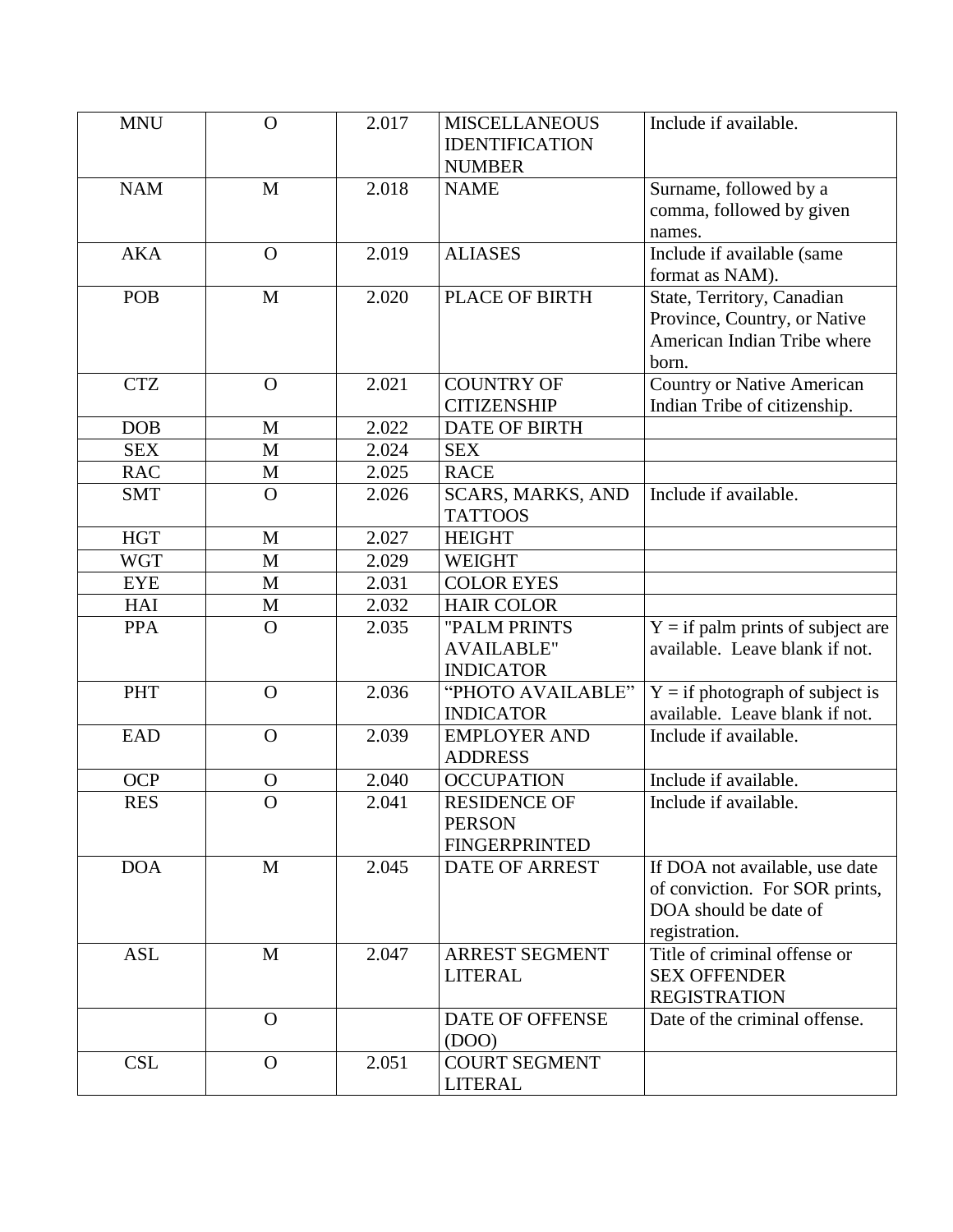|            | $\mathbf{O}$  |       | <b>COURT DISPOSITION</b> | Data of disposition.               |
|------------|---------------|-------|--------------------------|------------------------------------|
|            |               |       | DATE (CDD)               |                                    |
|            | M             |       | <b>COURT OFFENSE</b>     | Title of criminal offense and      |
|            |               |       | LITERAL (COL)            | disposition. For example:          |
|            |               |       |                          | RAPE GUILITY 25 TO LIFE.           |
| <b>SSD</b> | $\mathbf{O}$  | 2.054 | <b>CUSTODY OR</b>        | Include if subject in custody or   |
|            |               |       | <b>SUPERVISORY</b>       | under supervision.                 |
|            |               |       | <b>STATUS - START</b>    |                                    |
|            |               |       | <b>DATE</b>              |                                    |
| <b>SLE</b> | $\Omega$      | 2.055 | <b>CUSTODY OR</b>        | Include if subject in custody or   |
|            |               |       | <b>SUPERVISORY</b>       | under supervision.                 |
|            |               |       | <b>STATUS COURT</b>      |                                    |
|            |               |       | <b>LITERAL</b>           |                                    |
| <b>ICO</b> | $\mathbf{O}$  | 2.056 | <b>IDENTIFICATION</b>    | Any caution indicator.             |
|            |               |       | <b>COMMENTS</b>          |                                    |
| <b>IMA</b> | $\Omega$      | 2.067 | <b>IMAGE CAPTURE</b>     | Completed by equipment.            |
|            |               |       | <b>EQUIPMENT</b>         |                                    |
|            | $\mathbf{M}$  |       | ORIGINATING              | Completed by equipment.            |
|            |               |       | <b>FINGERPRINT</b>       |                                    |
|            |               |       | <b>READING SYSTEM</b>    |                                    |
|            |               |       | MAKE (MAK)               |                                    |
|            | $\mathbf M$   |       | ORIGINATING              | Completed by equipment.            |
|            |               |       | <b>FINGERPRINT</b>       |                                    |
|            |               |       | <b>READING SYSTEM</b>    |                                    |
|            |               |       | MODEL (MODL)             |                                    |
| <b>RAP</b> | $\Omega$      | 2.070 | <b>REQUEST FOR</b>       | Leave blank unless submitting      |
|            |               |       | <b>ELECTRONIC RAP</b>    | through SIB. Then follow their     |
|            |               |       | <b>SHEET</b>             | instructions.                      |
| <b>CRI</b> | $\mathbf{M}$  | 2.073 | <b>CONTROLLING</b>       | ORI of arresting or registering    |
|            |               |       | <b>AGENCY IDENTIFIER</b> | agency.                            |
| AMP        | $\mathcal{C}$ | 2.084 | <b>AMPUTATED OR</b>      | If subject has fewer than 10       |
|            |               |       | <b>BANDAGED</b>          | fingers that are printable.        |
|            | M             |       | <b>FINGER NUMBER</b>     |                                    |
|            |               |       | (FGP)                    |                                    |
|            | $\mathbf{M}$  |       | <b>AMPUTATED OR</b>      |                                    |
|            |               |       | <b>BANDAGED CODE</b>     |                                    |
|            |               |       | (AMPCD)                  |                                    |
| <b>TAA</b> | $\Omega$      | 2.087 | <b>TREAT AS ADULT</b>    | $Y =$ juvenile processed as adult. |
|            |               |       |                          | Leave blank if not.                |

Under the condition column:  $O =$  Optional;  $M =$  Mandatory;  $C =$  Conditional. The live-scan device will enforce the field edits.

**B. INK-ROLLED CAPTURE** – When fingerprints are captured manually, they can be converted to electronic format using authorized card scanning software. Electronic